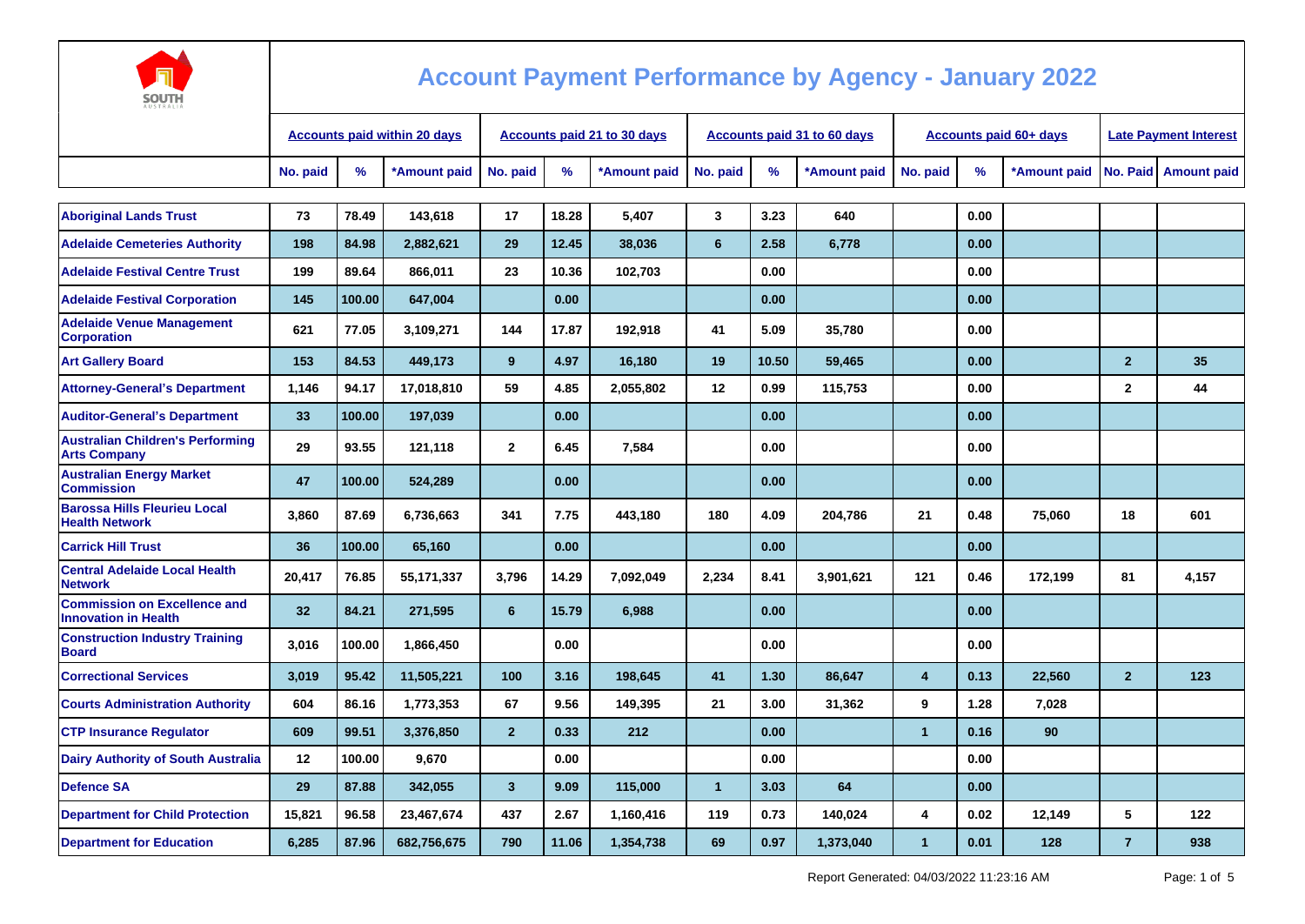

| $A U J I R A L I J$                                                                 | <b>Accounts paid within 20 days</b> |        |              | Accounts paid 21 to 30 days |       |              |                |      | Accounts paid 31 to 60 days |                         | <b>Accounts paid 60+ days</b> | <b>Late Payment Interest</b> |                |                    |
|-------------------------------------------------------------------------------------|-------------------------------------|--------|--------------|-----------------------------|-------|--------------|----------------|------|-----------------------------|-------------------------|-------------------------------|------------------------------|----------------|--------------------|
|                                                                                     | No. paid                            | %      | *Amount paid | No. paid                    | %     | *Amount paid | No. paid       | $\%$ | *Amount paid                | No. paid                | %                             | *Amount paid                 | No. Paid       | <b>Amount paid</b> |
| <b>Department for Energy and Mining</b>                                             | 264                                 | 85.99  | 3,056,891    | 29                          | 9.45  | 570,962      | 14             | 4.56 | 501,719                     |                         | 0.00                          |                              | $\mathbf{2}$   | 584                |
| <b>Department for Environment and</b><br><b>Water</b>                               | 1,457                               | 85.11  | 7,648,653    | 185                         | 10.81 | 1,209,630    | 53             | 3.10 | 146,845                     | 17                      | 0.99                          | 5,300                        |                |                    |
| <b>Department for Health and</b><br>Wellbeing                                       | 5,701                               | 81.06  | 60,081,208   | 726                         | 10.32 | 5,649,572    | 561            | 7.98 | 6,907,841                   | 45                      | 0.64                          | 2,233,200                    | 81             | 8,637              |
| Department for Infrastructure and<br><b>Transport</b>                               | 53.316                              | 95.53  | 203,972,702  | 1,378                       | 2.47  | 56,145,487   | 974            | 1.75 | 8,314,262                   | 144                     | 0.26                          | 2,632,160                    | 29             | 4,690              |
| <b>Department for Innovation and</b><br><b>Skills</b>                               | 660                                 | 95.38  | 19.655.905   | 25                          | 3.61  | 178,267      | 6              | 0.87 | 14,933                      | 1                       | 0.14                          | 27,500                       | 1              | 140                |
| <b>Department for Trade and</b><br><b>Investment</b>                                | 95                                  | 80.51  | 1,082,488    | 21                          | 17.80 | 69,520       | $\overline{2}$ | 1.69 | 149                         |                         | 0.00                          |                              |                |                    |
| <b>Department of Human Services</b>                                                 | 50,097                              | 99.56  | 31,339,886   | 134                         | 0.27  | 1,580,613    | 83             | 0.16 | 6,673,660                   | 4                       | 0.01                          | 3,470                        | 6              | 201                |
| <b>Department of Primary Industries</b><br>and Regions SA                           | 1,371                               | 89.32  | 8,515,555    | 114                         | 7.43  | 928,051      | 47             | 3.06 | 787,370                     | $\mathbf{3}$            | 0.20                          | 272,031                      | $6\phantom{1}$ | 2,114              |
| <b>Department of Treasury and</b><br><b>Finance</b>                                 | 1.078                               | 92.93  | 5,295,321    | 57                          | 4.91  | 450,498      | 25             | 2.16 | 81,267                      |                         | 0.00                          |                              | 1              | 16                 |
| <b>Distribution Lessor Corporation</b>                                              | $\overline{2}$                      | 100.00 | 66.880       |                             | 0.00  |              |                | 0.00 |                             |                         | 0.00                          |                              |                |                    |
| <b>Education &amp; Early Childhood</b><br><b>Registration &amp; Standards Board</b> | 22                                  | 100.00 | 78,089       |                             | 0.00  |              |                | 0.00 |                             |                         | 0.00                          |                              |                |                    |
| <b>Electoral Commission SA</b>                                                      | 248                                 | 89.21  | 1,057,716    | 25                          | 8.99  | 650.657      | 5 <sup>5</sup> | 1.80 | 3.849                       |                         | 0.00                          |                              |                |                    |
| <b>Environment Protection Authority</b>                                             | 137                                 | 84.05  | 440.198      | 24                          | 14.72 | 132.618      | $\overline{2}$ | 1.23 | 3.626                       |                         | 0.00                          |                              |                |                    |
| <b>Essential Services Commission</b>                                                | 23                                  | 88.46  | 104,804      | $\overline{2}$              | 7.69  | 314          | 1              | 3.85 | 1,690                       |                         | 0.00                          |                              |                |                    |
| <b>Eyre and Far North Local Health</b><br><b>Network</b>                            | 1,957                               | 89.57  | 5,267,819    | 162                         | 7.41  | 169,013      | 65             | 2.97 | 705,019                     | 1                       | 0.05                          | 14                           | 1              | 593                |
| <b>Flinders and Upper North Local</b><br><b>Health Network</b>                      | 1,427                               | 92.18  | 3,470,393    | 74                          | 4.78  | 187,361      | 44             | 2.84 | 58,559                      | $\overline{\mathbf{3}}$ | 0.19                          | 1,695                        | 3              | 51                 |
| <b>Generation Lessor Corporation</b>                                                | $\mathbf{3}$                        | 100.00 | 79,953       |                             | 0.00  |              |                | 0.00 |                             |                         | 0.00                          |                              |                |                    |
| <b>Green Industries SA</b>                                                          | 31                                  | 81.58  | 186,471      | $\overline{7}$              | 18.42 | 135,790      |                | 0.00 |                             |                         | 0.00                          |                              |                |                    |
| <b>History Trust of South Australia</b>                                             | 94                                  | 91.26  | 178,518      | 8                           | 7.77  | 20,966       | 1              | 0.97 | 1,653                       |                         | 0.00                          |                              |                |                    |
| <b>HomeStart Finance</b>                                                            | 172                                 | 75.44  | 721,201      | 43                          | 18.86 | 111,085      | 13             | 5.70 | 13,290                      |                         | 0.00                          |                              |                |                    |
| <b>Infrastructure South Australia</b>                                               | 14                                  | 100.00 | 389,250      |                             | 0.00  |              |                | 0.00 |                             |                         | 0.00                          |                              |                |                    |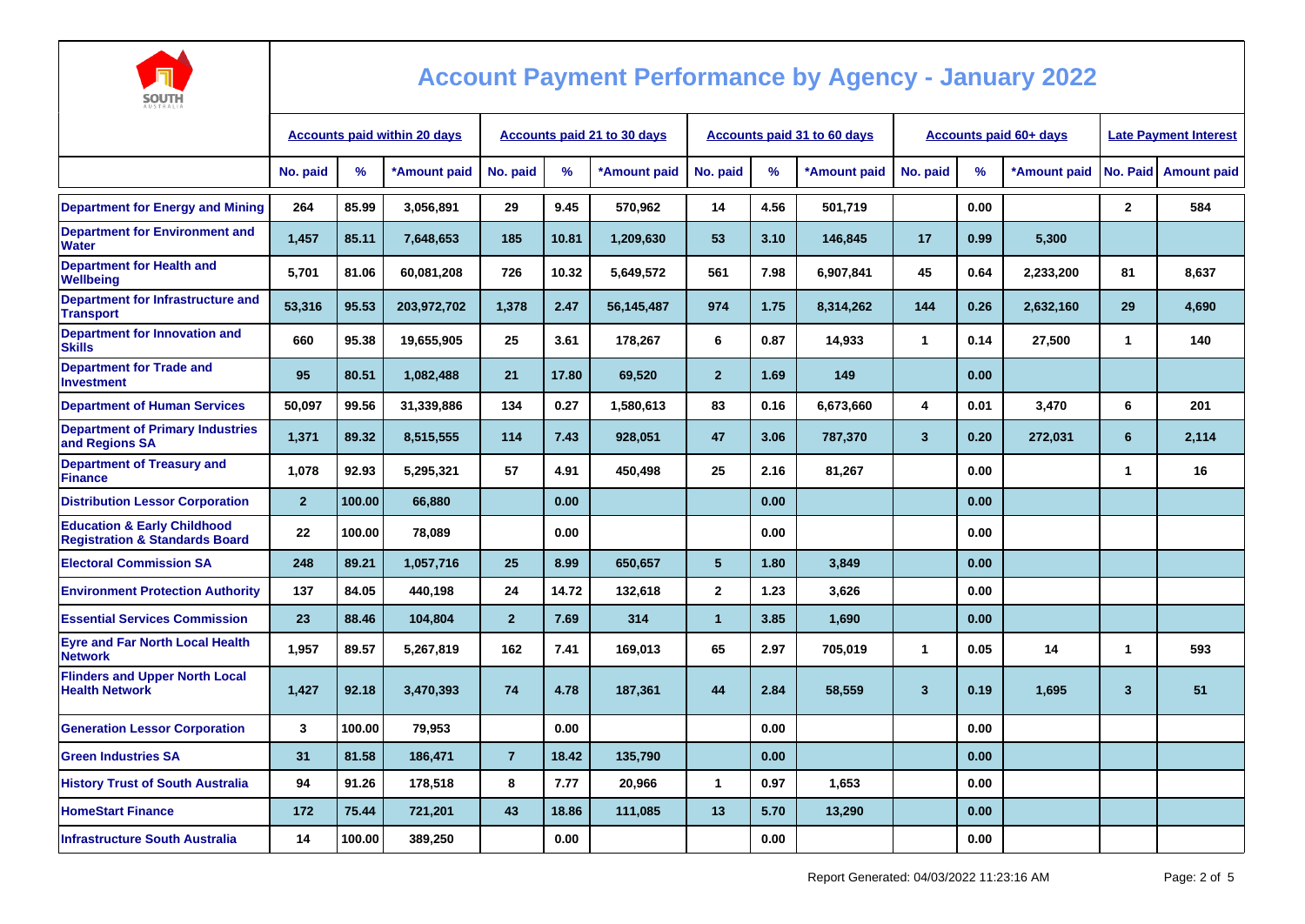

| AUSTRALIA                                                                |                                     |        |                                    |          |       |              |                         |                                    |              |                |                               |                              |                      |                        |
|--------------------------------------------------------------------------|-------------------------------------|--------|------------------------------------|----------|-------|--------------|-------------------------|------------------------------------|--------------|----------------|-------------------------------|------------------------------|----------------------|------------------------|
|                                                                          | <b>Accounts paid within 20 days</b> |        | <b>Accounts paid 21 to 30 days</b> |          |       |              |                         | <b>Accounts paid 31 to 60 days</b> |              |                | <b>Accounts paid 60+ days</b> | <b>Late Payment Interest</b> |                      |                        |
|                                                                          | No. paid                            | %      | *Amount paid                       | No. paid | %     | *Amount paid | No. paid                | $\%$                               | *Amount paid | No. paid       | $\%$                          | *Amount paid                 |                      | No. Paid   Amount paid |
| <b>Legal Services Commission</b>                                         | 2,954                               | 98.47  | 2,489,102                          | 29       | 0.97  | 26,618       | 16                      | 0.53                               | 54,537       | $\mathbf{1}$   | 0.03                          | 1,360                        |                      |                        |
| <b>Libraries Board of South Australia</b>                                | 131                                 | 96.32  | 935,199                            | 5        | 3.68  | 7,544        |                         | 0.00                               |              |                | 0.00                          |                              |                      |                        |
| <b>Lifetime Support Authority</b>                                        | 589                                 | 32.22  | 1,383,595                          | 1,018    | 55.69 | 1,184,943    | 214                     | 11.71                              | 105,694      | $\overline{7}$ | 0.38                          | 2,006                        | $\overline{1}$       | 12                     |
| <b>Limestone Coast Local Health</b><br><b>Network</b>                    | 2,055                               | 91.33  | 4,954,599                          | 144      | 6.40  | 264,654      | 45                      | 2.00                               | 34,789       | 6              | 0.27                          | 3,122                        | $\mathbf{1}$         | 16                     |
| <b>Local Government Finance</b><br><b>Authority</b>                      | 15                                  | 100.00 | 26,514                             |          | 0.00  |              |                         | 0.00                               |              |                | 0.00                          |                              |                      |                        |
| <b>Motor Accident Commission</b>                                         | $\mathbf{3}$                        | 100.00 | 39,254                             |          | 0.00  |              |                         | 0.00                               |              |                | 0.00                          |                              |                      |                        |
| <b>Museum Board</b>                                                      | 95                                  | 87.96  | 302,759                            | 9        | 8.33  | 49,762       | 4                       | 3.70                               | 3,870        |                | 0.00                          |                              |                      |                        |
| <b>Northern Adelaide Local Health</b><br><b>Network</b>                  | 4,514                               | 85.17  | 13,304,430                         | 318      | 6.00  | 2,209,308    | 427                     | 8.06                               | 1,471,013    | 41             | 0.77                          | 146,800                      | 45                   | 2,558                  |
| <b>Office for Recreation, Sport and</b><br>Racing                        | 427                                 | 96.61  | 7,584,826                          | 9        | 2.04  | 7,023        | 6                       | 1.36                               | 2,571,430    |                | 0.00                          |                              | $\blacktriangleleft$ | 18                     |
| <b>Office of the Commissioner for</b><br><b>Public Sector Employment</b> | 81                                  | 100.00 | 350.037                            |          | 0.00  |              |                         | 0.00                               |              |                | 0.00                          |                              |                      |                        |
| <b>Premier and Cabinet</b>                                               | 722                                 | 96.65  | 18,195,703                         | 20       | 2.68  | 1,184,284    | $\overline{\mathbf{4}}$ | 0.54                               | 5,660        | $\mathbf{1}$   | 0.13                          | 46                           |                      |                        |
| <b>Public Trustee</b>                                                    | 80                                  | 95.24  | 862,603                            | 3        | 3.57  | 18,702       | $\mathbf{1}$            | 1.19                               | 2,520        |                | 0.00                          |                              |                      |                        |
| <b>ReturnToWorkSA</b>                                                    | 150                                 | 91.46  | 26,632,605                         | 11       | 6.71  | 1,209,393    | $\mathbf{3}$            | 1.83                               | 822          |                | 0.00                          |                              |                      |                        |
| <b>Riverland Mallee Coorong Local</b><br><b>Health Network</b>           | 2,519                               | 94.34  | 3,998,857                          | 102      | 3.82  | 86,063       | 45                      | 1.69                               | 252,761      | 4              | 0.15                          | 4,255                        | 4                    | 314                    |
| <b>SA Ambulance Service</b>                                              | 2.547                               | 95.11  | 2,643,756                          | 95       | 3.55  | 1,471,728    | 32                      | 1.19                               | 277,642      | $\overline{4}$ | 0.15                          | 1,523                        | $\overline{7}$       | 272                    |
| <b>SA Country Fire Service</b>                                           | 1.401                               | 94.28  | 6,087,693                          | 70       | 4.71  | 238.606      | 13                      | 0.87                               | 236,089      | $\overline{2}$ | 0.13                          | 1,435                        | 3                    | 186                    |
| <b>SACE Board of South Australia</b>                                     | 89                                  | 90.82  | 421,585                            | 9        | 9.18  | 35,050       |                         | 0.00                               |              |                | 0.00                          |                              |                      |                        |
| <b>South Australia Police</b>                                            | 3,370                               | 89.18  | 21,565,785                         | 324      | 8.57  | 943,530      | 74                      | 1.96                               | 897,921      | 11             | 0.29                          | 104,570                      | 12                   | 682                    |
| <b>South Australian Country Arts</b><br><b>Trust</b>                     | 223                                 | 86.43  | 1,191,177                          | 30       | 11.63 | 31,105       | $\overline{4}$          | 1.55                               | 45,289       | $\mathbf{1}$   | 0.39                          | 34                           |                      |                        |
| <b>South Australian Film Corporation</b>                                 | 40                                  | 71.43  | 774,972                            | 12       | 21.43 | 17,668       | 4                       | 7.14                               | 35,547       |                | 0.00                          |                              | $\mathbf{2}$         | 178                    |
| <b>South Australian Fire and</b><br><b>Emergency Service Commission</b>  | 120                                 | 88.24  | 1,930,753                          | 11       | 8.09  | 138,844      | 5                       | 3.68                               | 308,294      |                | 0.00                          |                              | $\overline{2}$       | 46                     |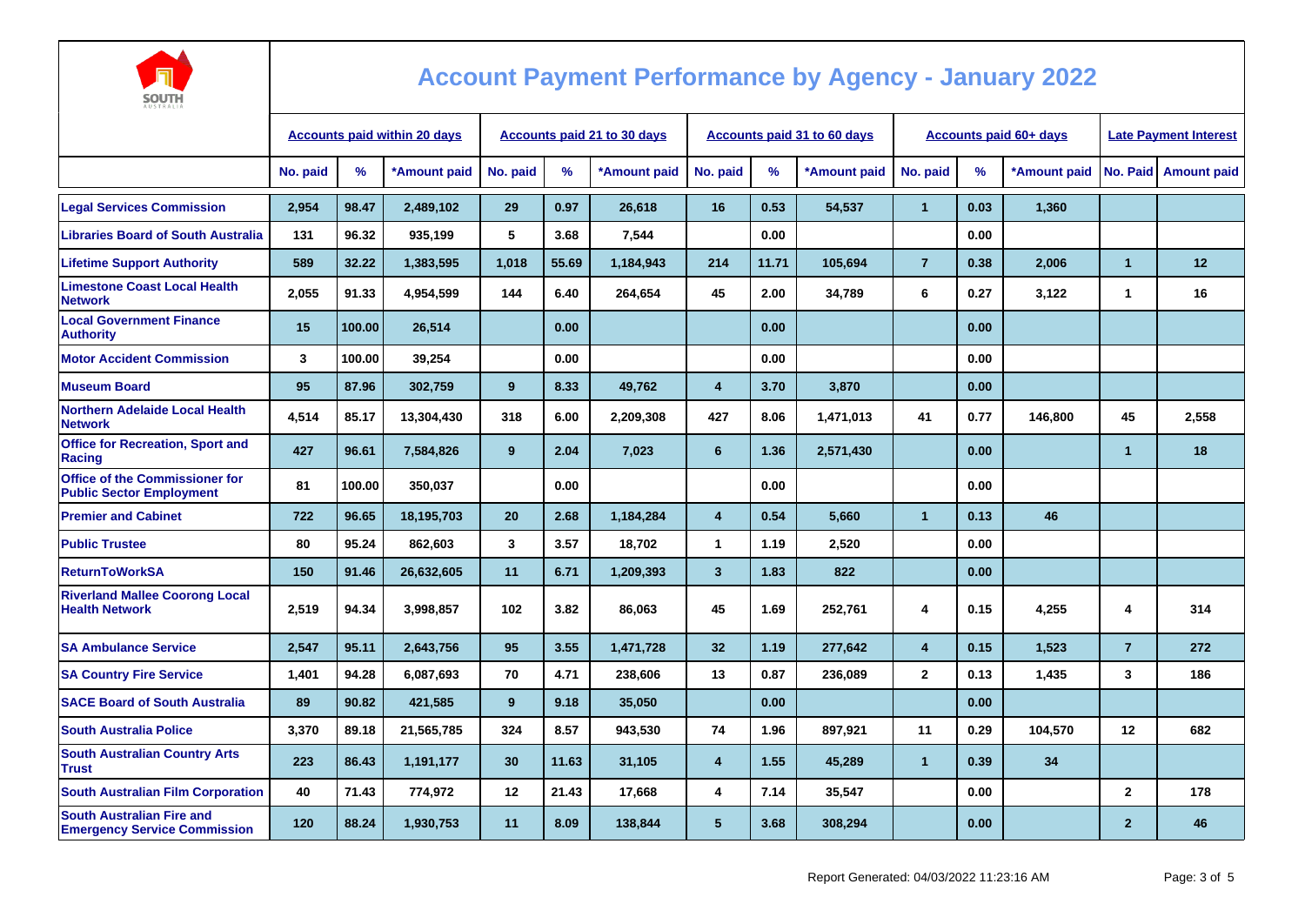

| AUSTRALIA                                                                                 |                                     |        |                                    |                |       |                                    |                 |      |                               |              |      |                              |                      |                      |
|-------------------------------------------------------------------------------------------|-------------------------------------|--------|------------------------------------|----------------|-------|------------------------------------|-----------------|------|-------------------------------|--------------|------|------------------------------|----------------------|----------------------|
|                                                                                           | <b>Accounts paid within 20 days</b> |        | <b>Accounts paid 21 to 30 days</b> |                |       | <b>Accounts paid 31 to 60 days</b> |                 |      | <b>Accounts paid 60+ days</b> |              |      | <b>Late Payment Interest</b> |                      |                      |
|                                                                                           | No. paid                            | $\%$   | *Amount paid                       | No. paid       | %     | *Amount paid                       | No. paid        | %    | *Amount paid                  | No. paid     | %    | *Amount paid                 |                      | No. Paid Amount paid |
| <b>South Australian Forestry</b><br><b>Corporation</b>                                    | 150                                 | 91.46  | 1,097,079                          | 12             | 7.32  | 24,989                             | $\mathbf{2}$    | 1.22 | 11,762                        |              | 0.00 |                              |                      |                      |
| <b>South Australian Government</b><br><b>Financing Authority</b>                          | 165                                 | 67.90  | 11,150,801                         | 77             | 31.69 | 2,207,243                          | $\mathbf{1}$    | 0.41 | 2,989                         |              | 0.00 |                              |                      |                      |
| <b>South Australian Housing Trust</b>                                                     | 13,025                              | 97.79  | 16,844,509                         | 274            | 2.06  | 1,154,048                          | 17              | 0.13 | 165,091                       | 3            | 0.02 | 1.104                        | $\mathbf{1}$         | 37                   |
| <b>South Australian Metropolitan Fire</b><br><b>Service</b>                               | 539                                 | 85.02  | 2,194,000                          | 67             | 10.57 | 505,483                            | 22              | 3.47 | 23,092                        | 6            | 0.95 | 7,477                        | $\overline{1}$       | 80                   |
| <b>South Australian Productivity</b><br><b>Commission</b>                                 | 3                                   | 100.00 | 14,932                             |                | 0.00  |                                    |                 | 0.00 |                               |              | 0.00 |                              |                      |                      |
| <b>South Australian Skills</b><br><b>Commission</b>                                       | $\mathbf{2}$                        | 100.00 | 3,178                              |                | 0.00  |                                    |                 | 0.00 |                               |              | 0.00 |                              |                      |                      |
| <b>South Australian State Emergency</b><br><b>Service</b>                                 | 291                                 | 91.22  | 617,093                            | 26             | 8.15  | 154,317                            | $\mathbf{2}$    | 0.63 | 9,441                         |              | 0.00 |                              | $\blacktriangleleft$ | 10                   |
| <b>South Australian Tourism</b><br><b>Commission</b>                                      | 225                                 | 99.12  | 2,676,964                          | $\overline{2}$ | 0.88  | 1,100,000                          |                 | 0.00 |                               |              | 0.00 |                              |                      |                      |
| <b>South Australian Water</b><br><b>Corporation</b>                                       | 2,996                               | 84.39  | 51,281,740                         | 505            | 14.23 | 3,916,919                          | 48              | 1.35 | 891,169                       | $\mathbf{1}$ | 0.03 | 140                          | 9                    | 368                  |
| <b>Southern Adelaide Local Health</b><br><b>Network</b>                                   | 5,341                               | 87.00  | 18,049,466                         | 493            | 8.03  | 1,153,215                          | 282             | 4.59 | 1,356,969                     | 23           | 0.37 | 171,298                      | 26                   | 1,589                |
| <b>State Governor's Establishment</b>                                                     | 69                                  | 77.53  | 220.261                            | 20             | 22.47 | 82,246                             |                 | 0.00 |                               |              | 0.00 |                              |                      |                      |
| <b>State Opera of South Australia</b>                                                     | 51                                  | 87.93  | 144,905                            | 6              | 10.34 | 7,069                              | $\mathbf{1}$    | 1.72 | 149                           |              | 0.00 |                              |                      |                      |
| <b>State Theatre Company of South</b><br><b>Australia</b>                                 | 96                                  | 66.67  | 224,681                            | 38             | 26.39 | 52,523                             | $\overline{7}$  | 4.86 | 5,194                         | 3            | 2.08 | 1,703                        |                      |                      |
| <b>Study Adelaide</b>                                                                     | 50                                  | 94.34  | 70,834                             | $\mathbf{1}$   | 1.89  | 723                                | $\overline{2}$  | 3.77 | 1,999                         |              | 0.00 |                              |                      |                      |
| <b>Superannuation Funds</b><br><b>Management Corporation of South</b><br><b>Australia</b> | 75                                  | 92.59  | 13,059,813                         | 6              | 7.41  | 3,589                              |                 | 0.00 |                               |              | 0.00 |                              |                      |                      |
| <b>TAFESA</b>                                                                             | 902                                 | 84.93  | 3,557,203                          | 126            | 11.86 | 913,506                            | 30              | 2.82 | 81,737                        | 4            | 0.38 | 1,118                        | $\blacktriangleleft$ | 22                   |
| <b>Teachers' Registration Board</b>                                                       | 60                                  | 98.36  | 223,194                            |                | 0.00  |                                    | $\mathbf{1}$    | 1.64 | 2,121                         |              | 0.00 |                              |                      |                      |
| <b>Transmission Lessor Corporation</b>                                                    | $\mathbf{2}$                        | 100.00 | 66,880                             |                | 0.00  |                                    |                 | 0.00 |                               |              | 0.00 |                              |                      |                      |
| <b>Urban Renewal Authority</b>                                                            | 453                                 | 91.52  | 5,984,988                          | 42             | 8.48  | 413,714                            |                 | 0.00 |                               |              | 0.00 |                              |                      |                      |
| <b>Wellbeing SA</b>                                                                       | 84                                  | 84.85  | 1,909,189                          | 10             | 10.10 | 74,877                             | $5\phantom{.0}$ | 5.05 | 1,656                         |              | 0.00 |                              |                      |                      |
| <b>West Beach Trust</b>                                                                   | 423                                 | 96.36  | 1,099,496                          | 15             | 3.42  | 2,717                              | $\mathbf{1}$    | 0.23 | 1,316                         |              | 0.00 |                              |                      |                      |